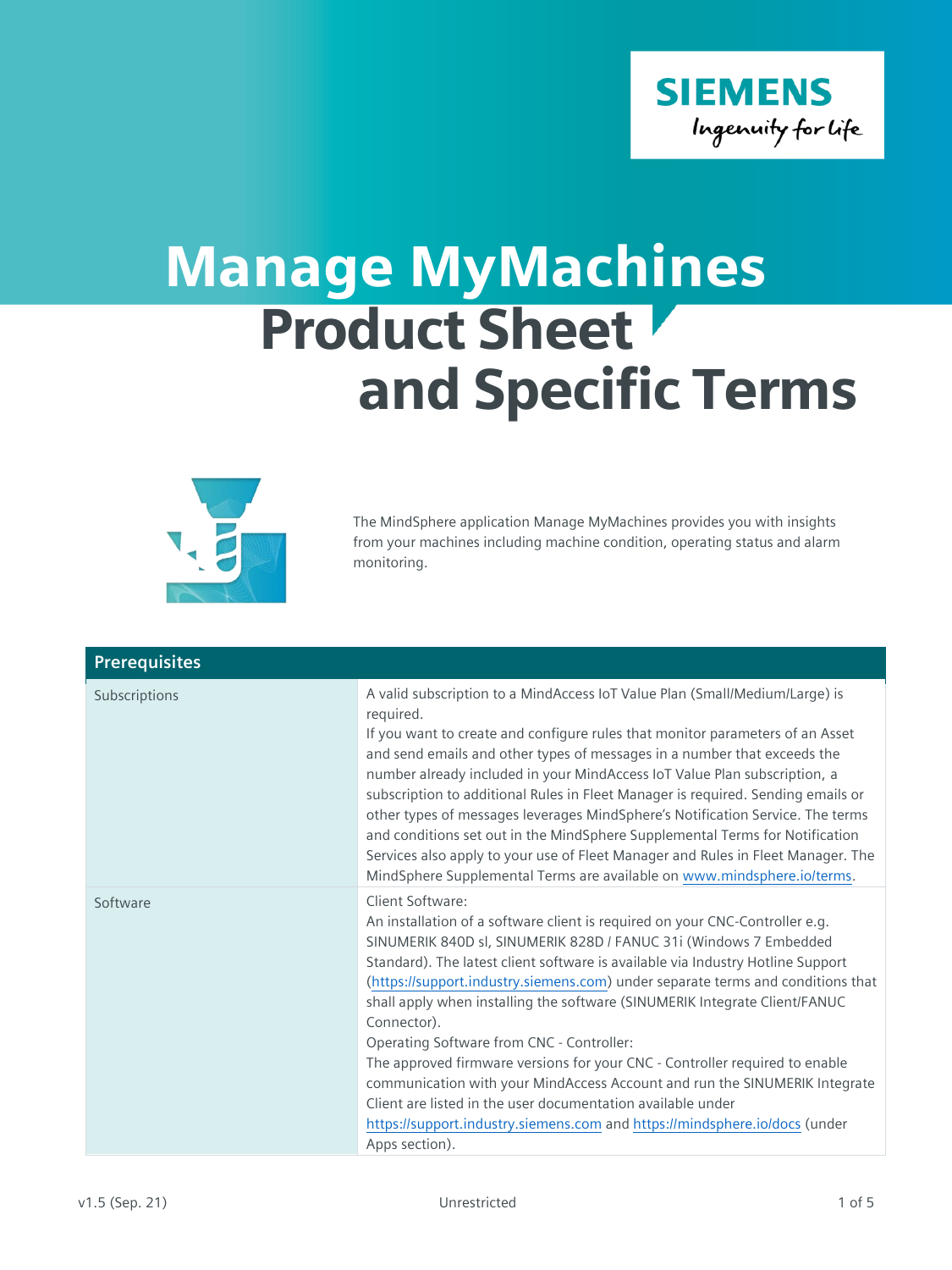|             | Firmware versions not listed have not been tested for the SINUMERIK Integrate<br>Client in conjunction with this application. For non-approved versions, specific<br>functionality of this application is impaired or not available.<br>You have to activate the preinstalled SINUMERIK Integrate Client for connecting<br>the SINUMERIK to your MindAccess Account. Please note that the SINUMERIK<br>Integrate Client is only able to connect to one platform (e.g. MindSphere or<br>SINUMERIK Integrate). You are responsible for the use of an approved version<br>and the activation of the SINUMERIK Integrate Client. |
|-------------|------------------------------------------------------------------------------------------------------------------------------------------------------------------------------------------------------------------------------------------------------------------------------------------------------------------------------------------------------------------------------------------------------------------------------------------------------------------------------------------------------------------------------------------------------------------------------------------------------------------------------|
| Hardware    | For a complete listing of devices compatible with this application, please use the<br>latest version of the user documentation available under<br>https://documentation.mindsphere.io/resources/html/manage-my-machine/en-<br>US/index.html.                                                                                                                                                                                                                                                                                                                                                                                 |
| Web browser | An HTML5 capable Internet browser is required (e.g. Google Chrome). The<br>recommended screen resolution is 1024x768 or higher.<br>Mobile devices are supported through the use of HTML5 capable Internet<br>browser.                                                                                                                                                                                                                                                                                                                                                                                                        |

| <b>Description</b>          |                                                                                                                                                                                                                                                                                                                                                                                                                                                                                                                                                                                                                                                                                                                                                                                                                                                                                                                                                                                                                                                                                                      |
|-----------------------------|------------------------------------------------------------------------------------------------------------------------------------------------------------------------------------------------------------------------------------------------------------------------------------------------------------------------------------------------------------------------------------------------------------------------------------------------------------------------------------------------------------------------------------------------------------------------------------------------------------------------------------------------------------------------------------------------------------------------------------------------------------------------------------------------------------------------------------------------------------------------------------------------------------------------------------------------------------------------------------------------------------------------------------------------------------------------------------------------------|
| Manage MyMachines Dashboard | Provides information about the machine based on selected variables. This<br>information includes condition monitoring, operational behavior as well as alarm<br>status.                                                                                                                                                                                                                                                                                                                                                                                                                                                                                                                                                                                                                                                                                                                                                                                                                                                                                                                              |
| Manage MyMachines Overview  | Provides a collective view of multiple machines within the selected filter (defined<br>by the Asset filter on the Asset list).                                                                                                                                                                                                                                                                                                                                                                                                                                                                                                                                                                                                                                                                                                                                                                                                                                                                                                                                                                       |
| Manage MyMachines Alarm     | Shows the top five alarms according to duration, frequency of occurrence and<br>the machines that are most often affected by alarms. Displays charts and the<br>alarm history in a table.                                                                                                                                                                                                                                                                                                                                                                                                                                                                                                                                                                                                                                                                                                                                                                                                                                                                                                            |
| Condition monitoring        | In this view, you can see the recorded data for the predefined data points shown<br>in the diagrams.                                                                                                                                                                                                                                                                                                                                                                                                                                                                                                                                                                                                                                                                                                                                                                                                                                                                                                                                                                                                 |
| Application permissions     | Manage MyMachines is operated in a data center in Germany (unless you are<br>located in PRC, in which case it is operated in a data center in PRC) and processes<br>the following data:<br>• Time series data which includes the variables received from an Asset within<br>defined continuous time cycles.<br>• Asset configuration data which describes the Asset (e.g. Asset name,<br>location).<br>The application performs the following activities which modify or amend Your<br>Content in your MindAccess Account on your behalf:<br>Read / write access on your time series data<br>• This application reads uploaded machine data from your data repository to<br>evaluate and process certain information presented in different views in this<br>application itself. This application writes time series data into your time series<br>data repository to keep the processed values available on a long-term basis.<br>Read access on your Asset configuration data<br>• Read access on Asset configuration data is required in order to use the<br>functionalities of this application. |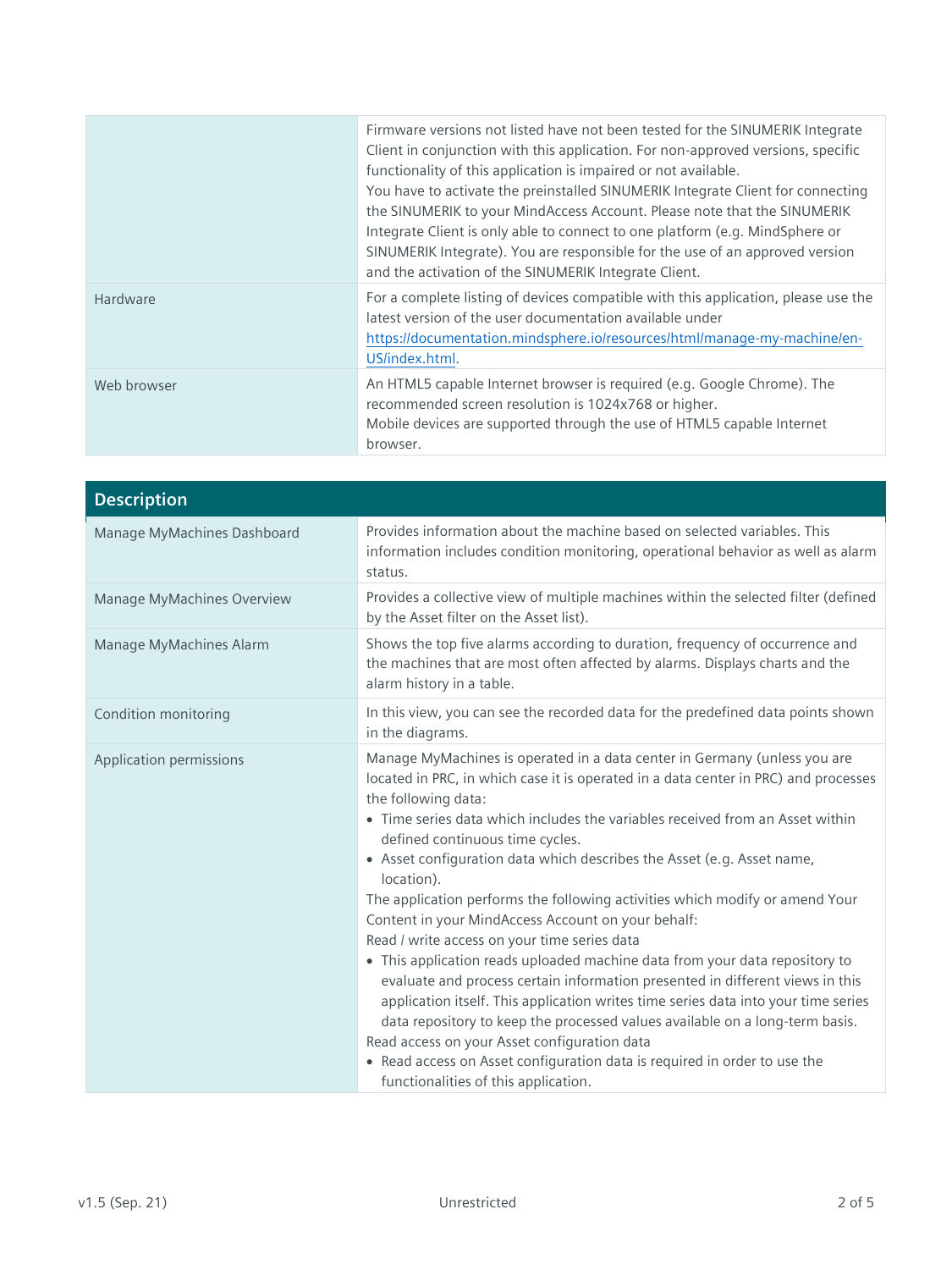| General | This application offers the ability to select a reading frequency from 5 sec up to 1<br>day and the possibility to add a maximum of 100 additional variables to the<br>default configuration. |
|---------|-----------------------------------------------------------------------------------------------------------------------------------------------------------------------------------------------|
|         | Depending on the variable configuration used, limited data buffering is possible<br>if an internet connection is not available.                                                               |

| <b>Pricing Model</b>                                                                                                                                                                                                                                                                                                                                                       |                                                                                                                                                                                                                                                                                                                                                                                                                                                                                                                                                                                                                                                                                                                                                                                                                                                                                                                                                                                                                                                                                                                                                                                                                              |                                    |
|----------------------------------------------------------------------------------------------------------------------------------------------------------------------------------------------------------------------------------------------------------------------------------------------------------------------------------------------------------------------------|------------------------------------------------------------------------------------------------------------------------------------------------------------------------------------------------------------------------------------------------------------------------------------------------------------------------------------------------------------------------------------------------------------------------------------------------------------------------------------------------------------------------------------------------------------------------------------------------------------------------------------------------------------------------------------------------------------------------------------------------------------------------------------------------------------------------------------------------------------------------------------------------------------------------------------------------------------------------------------------------------------------------------------------------------------------------------------------------------------------------------------------------------------------------------------------------------------------------------|------------------------------------|
| Fee                                                                                                                                                                                                                                                                                                                                                                        | <b>Base subscription</b>                                                                                                                                                                                                                                                                                                                                                                                                                                                                                                                                                                                                                                                                                                                                                                                                                                                                                                                                                                                                                                                                                                                                                                                                     | <b>Operation and Update</b>        |
| Price per Asset                                                                                                                                                                                                                                                                                                                                                            | 0€ /year <sup>1</sup>                                                                                                                                                                                                                                                                                                                                                                                                                                                                                                                                                                                                                                                                                                                                                                                                                                                                                                                                                                                                                                                                                                                                                                                                        | 360 €/year (365 days) <sup>1</sup> |
| <b>Billing cycle</b>                                                                                                                                                                                                                                                                                                                                                       | n/a                                                                                                                                                                                                                                                                                                                                                                                                                                                                                                                                                                                                                                                                                                                                                                                                                                                                                                                                                                                                                                                                                                                                                                                                                          | Yearly in advance                  |
| <sup>1)</sup> If a price is displayed in a different currency on the product detail page of Manage MyMachines on www.mindsphere.io/store in your country of residence<br>(for PRC see the product detail page of Manage MyMachines on https://shop7fd301n3.market.aliyun.com/) at the date of enablement of the Asset or in the<br>Order Form, such price will be charged. |                                                                                                                                                                                                                                                                                                                                                                                                                                                                                                                                                                                                                                                                                                                                                                                                                                                                                                                                                                                                                                                                                                                                                                                                                              |                                    |
| Base subscription fee                                                                                                                                                                                                                                                                                                                                                      | The base subscription allows access to the application.                                                                                                                                                                                                                                                                                                                                                                                                                                                                                                                                                                                                                                                                                                                                                                                                                                                                                                                                                                                                                                                                                                                                                                      |                                    |
| Usage-based fee for Operation and<br>Update                                                                                                                                                                                                                                                                                                                                | Starting with the month the Asset is enabled to the application, the usage-based<br>Operation and Update fee is charged yearly in advance for each enabled Asset<br>for maintenance of the application and for keeping the application up to date.                                                                                                                                                                                                                                                                                                                                                                                                                                                                                                                                                                                                                                                                                                                                                                                                                                                                                                                                                                           |                                    |
| Payment terms                                                                                                                                                                                                                                                                                                                                                              | The usage-based Operation and Update fee is charged yearly in advance for each<br>enabled Asset (first time in the month after the Asset has been enabled) for 1<br>year.                                                                                                                                                                                                                                                                                                                                                                                                                                                                                                                                                                                                                                                                                                                                                                                                                                                                                                                                                                                                                                                    |                                    |
| Adaptation of fees                                                                                                                                                                                                                                                                                                                                                         | We may change or add new fees (collectively referred to as "Fee Change") due to<br>and to the extent required to reflect: (i) changes in the quality or functionalities<br>of the Service; (ii) material changes in market conditions; (iii) general increases<br>in wages or other employment costs; and/or (iv) changes in procurement costs<br>due to price changes made by our suppliers, in each case to the extent that the<br>changes affect our provision of the agreed Service. We will notify you of any Fee<br>Change at least 60 days in advance of the effective date of the Fee Change. Any<br>Fee Change will only apply from the beginning of a renewed subscription or for<br>"Evergreen" subscriptions one year after notification of the Fee Change.                                                                                                                                                                                                                                                                                                                                                                                                                                                      |                                    |
| Trial                                                                                                                                                                                                                                                                                                                                                                      | "Trial" refers to an application that has been designated as a "trial" offering in the<br>product description in the applicable Order Form. Any application delivered as a<br>Trial is a "Free of Charge Service" as that term is defined in the MMA. We will<br>notify you by email of the exact start and end date of the Subscription Term for<br>the Trial ("Free Trial Period").<br>You may terminate the Trial at any time during the Free Trial Period by providing<br>written notice to trial@mindsphere.io no later than 14 days prior to the end date<br>of the Free Trial Period. We may terminate your access to the Trial at any time<br>after receipt of your written termination notice. Termination of the Trial shall<br>also result in termination of the respective corresponding paid subscription<br>ordered.<br>During the Free Trial Period, our standard support and service level obligations<br>do not apply. We may however, at our sole discretion, make certain free of<br>charge support services available to you. Upon expiration of the Free Trial<br>Period, the Subscription Term for the respective corresponding paid subscription<br>will begin, and you will be invoiced accordingly. |                                    |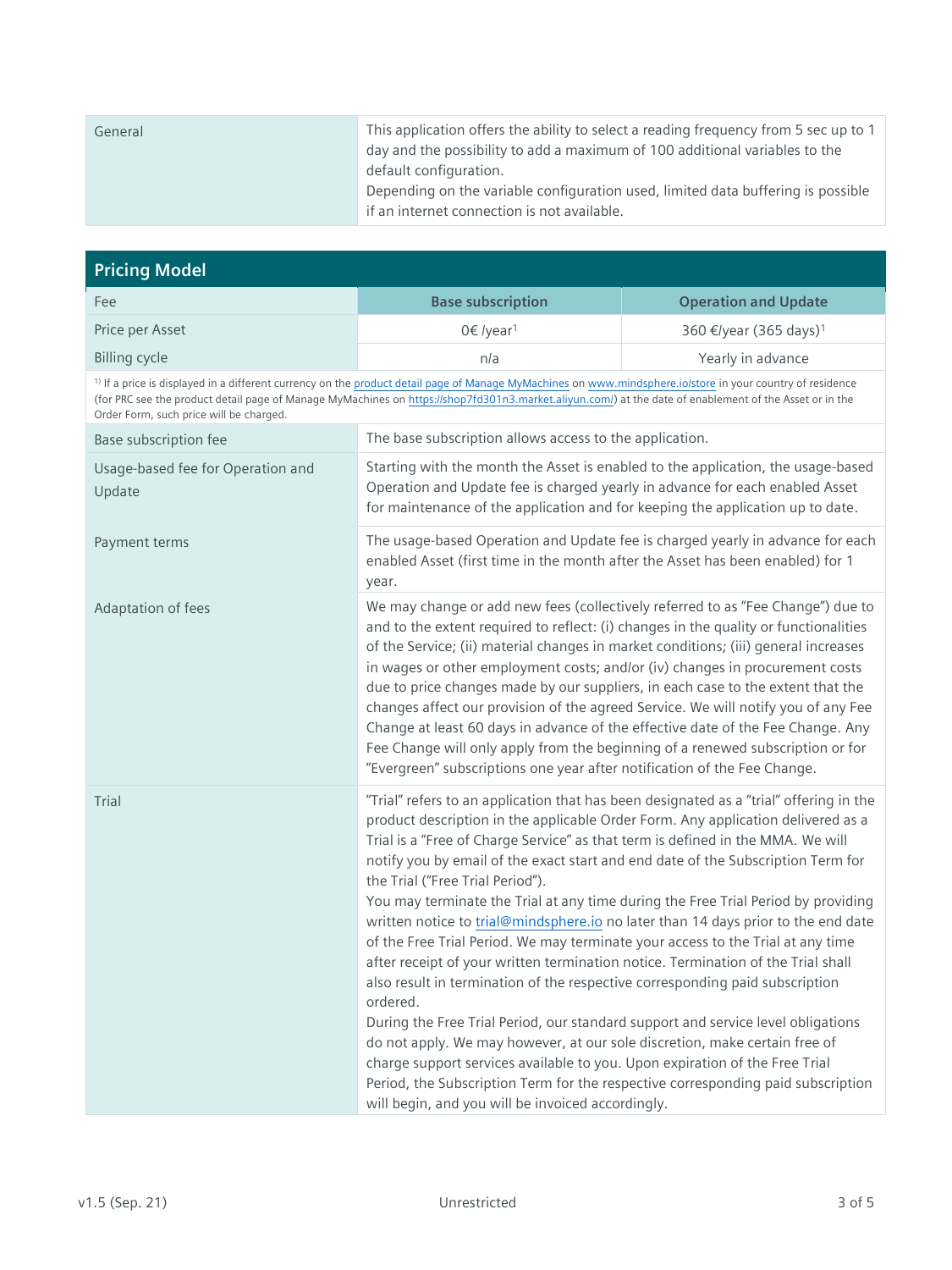| <b>Specific Terms</b>                                         |                                                                                                                                                                                                                                                                                                                                                                                                                                                                                                                                                                                                                                                                                                                                                                                                                                                              |
|---------------------------------------------------------------|--------------------------------------------------------------------------------------------------------------------------------------------------------------------------------------------------------------------------------------------------------------------------------------------------------------------------------------------------------------------------------------------------------------------------------------------------------------------------------------------------------------------------------------------------------------------------------------------------------------------------------------------------------------------------------------------------------------------------------------------------------------------------------------------------------------------------------------------------------------|
| Service Level Agreement                                       | The Monthly Uptime Percentage for this application is 90 %. Monthly Uptime<br>Percentage is defined in the MindSphere Supplemental Terms available on<br>www.mindsphere.io/terms <sup>1</sup> .                                                                                                                                                                                                                                                                                                                                                                                                                                                                                                                                                                                                                                                              |
| Application use rights                                        | This application can be used as part of OEM Services as described in the Specific<br>Terms for MindAccess IoT Value Plan published on www.mindsphere.io/terms <sup>1</sup> .<br>Under the Account of your MindAccess IoT Value Plan, you may permit Users of<br>Third Parties to access and use this application for the purpose of receiving a<br>service from you.                                                                                                                                                                                                                                                                                                                                                                                                                                                                                         |
| Third Party Terms                                             | The application contains Third Party services, including open source software,<br>commercial software, or software-related managed services, which are subject<br>to additional or different terms, license rights, or require certain notices by their<br>licensors, which we are obliged to pass on to you as your licensor and to which<br>you agree to abide ("Third Party Terms").<br>The Third Party Terms for Manage MyMachines are made available via the<br>following web link: http://sie.ag/MindSphere-ThirdParty_ManageMyMachines.                                                                                                                                                                                                                                                                                                               |
| Changes to the Product Sheet and<br><b>Specific Terms</b>     | We may update this document from time to time during a Subscription Term in<br>order to reflect any changes agreed with or imposed by our subcontractors<br>(including changes in open source software license terms) or when we introduce<br>new features, supplements, enhancements or capabilities (e.g. that were not<br>previously included with the subscription, but added for no additional fee).<br>Changes shall become binding upon release of a new version of this document<br>on www.mindsphere.io/terms.                                                                                                                                                                                                                                                                                                                                      |
| Subscription Term for Operation and<br>Update, termination    | The Subscription Term for Operation and Update is 1 year for each enabled<br>Asset. Following expiration of the preceding Subscription Term, the subscription<br>automatically renews with a Subscription Term of 1 year unless you disable the<br>respective Asset from your MindAccess Account.<br>You may disable an Asset from the application at any time. In this case, the<br>Subscription Term for Operation and Update will not automatically be extended<br>after it expired and is deemed to be terminated.<br>Once a disabled Asset is enabled again after the end of a valid Subscription Term<br>for Operation and Update, a new Subscription Term for Operation and Update<br>starts and the Operation and Update fee will be applied again as stated above.                                                                                  |
| Subscription Term for the base<br>subscription, termination   | The Subscription Term for the base subscription ends with termination by you or<br>us. You may terminate your subscription to this application at any time.<br>PLEASE NOTE: Upon your termination of the base subscription your Assets will<br>be disabled with immediate effect and you cannot use this application any<br>longer. You are not entitled to enable Assets after this termination. All fees paid<br>by you to us are non-refundable.<br>We may discontinue the operation of the application by giving you at least 1<br>year notice prior to the planned discontinuation date. You are not entitled to<br>enable Assets after this notification. On the date of discontinuation, the Service<br>is terminated and the regulations in the MindSphere Master Agreement<br>regarding the effect of termination and post termination phase apply. |
| Support                                                       | Support for this application may be contacted via Industry Online Support<br>https://support.industry.siemens.com.<br>Support is available in English and German.                                                                                                                                                                                                                                                                                                                                                                                                                                                                                                                                                                                                                                                                                            |
| <sup>1)</sup> http://tb.cn/VMMan5w if you are located in PRC. |                                                                                                                                                                                                                                                                                                                                                                                                                                                                                                                                                                                                                                                                                                                                                                                                                                                              |